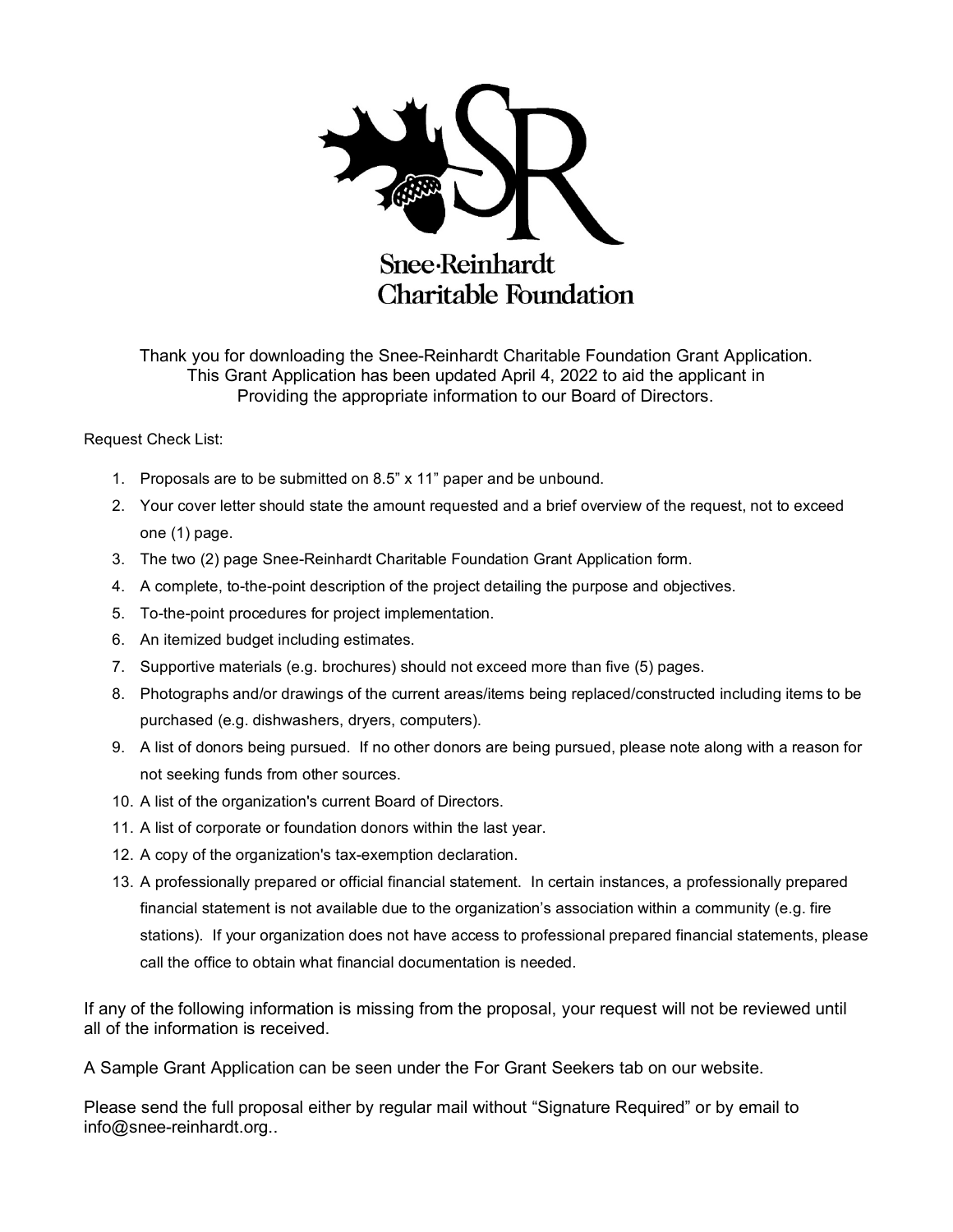

Organization Name

Contact Name

Contact Title

Second Contact Name

Second Contact Title

Telephone Number Second Telephone Number

Fax Number **EIN** or Tax Exempt Number

Primary Address **Secondary Address** Secondary Address

Website Address

Mission Statement

**Category** 

| Arts & Culture<br>Education<br><b>Miscellaneous</b> | Environmental<br>Health/Medical | <b>Human Service</b><br>Religion |  |
|-----------------------------------------------------|---------------------------------|----------------------------------|--|
|                                                     |                                 |                                  |  |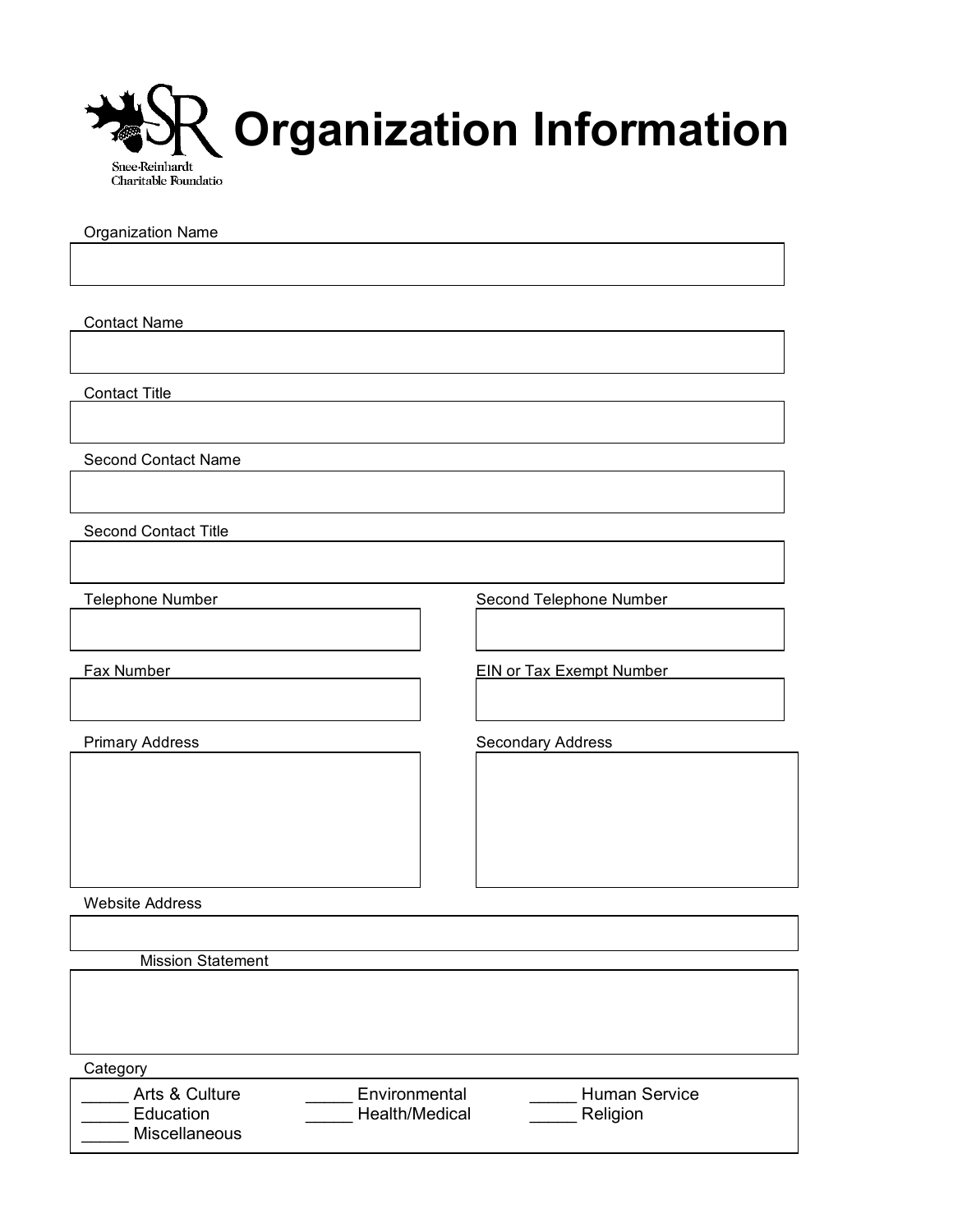

Please limit descriptions to the space provided.

Amount of Request (Dollar Amount Only)

Summary of Grant Request (One or two sentences explaining how the Amount of Request is to be used)

Detailed Summary of Grant Request (USAGE of ONLY the Grant Request – DO NOT Explain the Organization)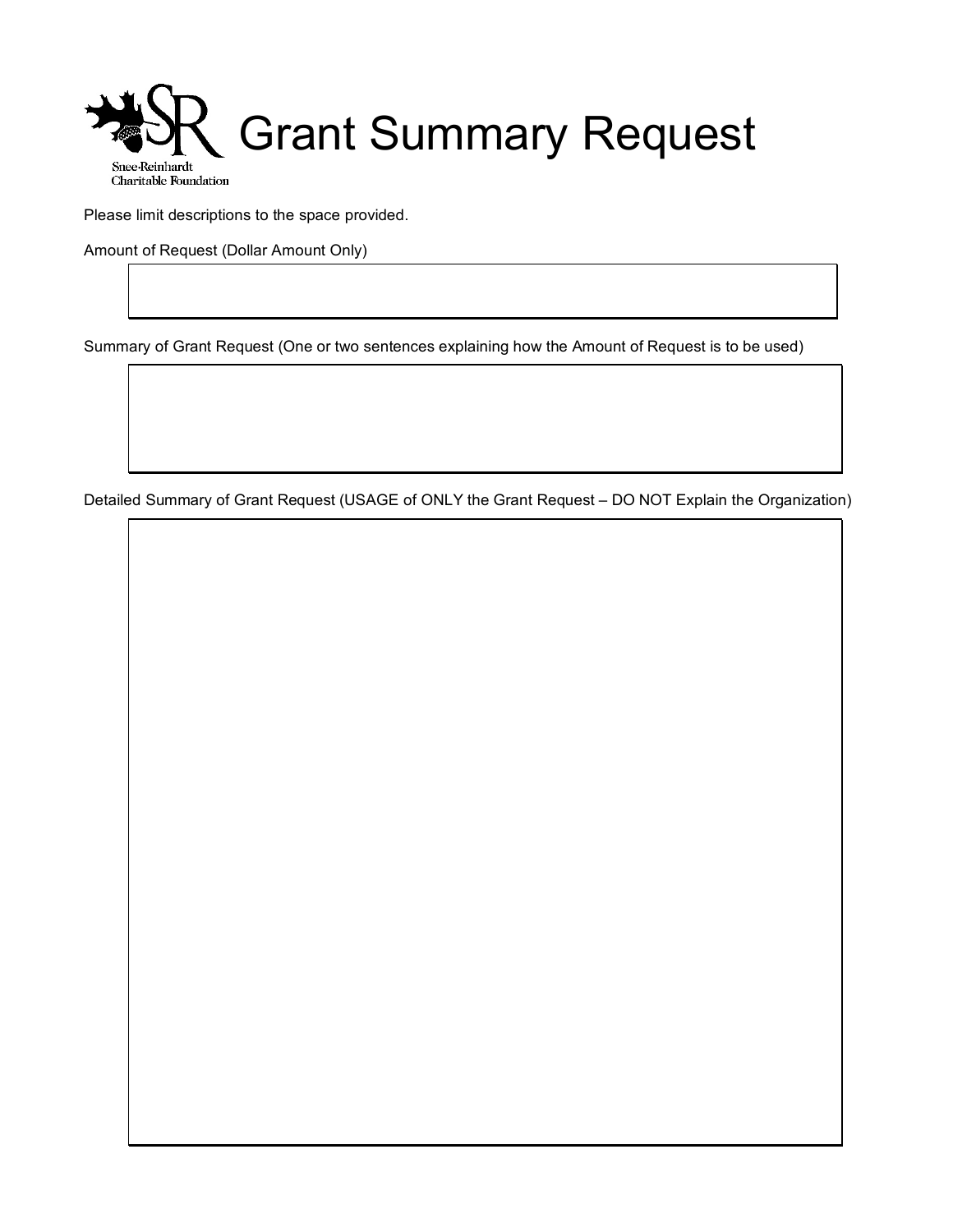# **CATEGORY DEFINITIONS**

The Snee-Reinhardt Charitable Foundation's Board of Directors has designated several areas of concern comprised of specific intentions.

**Arts/Culture:** Performing arts, humanities, media and communications, multipurpose museums, public broadcasting, and historical preservations.

**Education:** Promotional programs for elementary, secondary and vocational systems, colleges/universities, graduate programs, adult and multipurpose libraries.

**Environmental:** Support of natural resources, beautification programs, pollution control, environmental education, and horticultural/botanical programs.

**Health/Medical:** Rural health care, crisis intervention, special programs in health centers, and prevention/treatment of specific diseases.

**Human Services:** Youth development and recreation, disaster relief, employment training/ placement, multipurpose agencies, and abuse prevention.

**Religion:** The theological education and ecumenical programs as well as the mission of many churches, synagogues, and religious charities.

**Miscellaneous:** Because every grant cannot be included into a category, the Snee-Reinhardt Charitable Foundation permits grants for animal welfare, community development, sports, camps, fire and police departments and economic development as miscellaneous grants.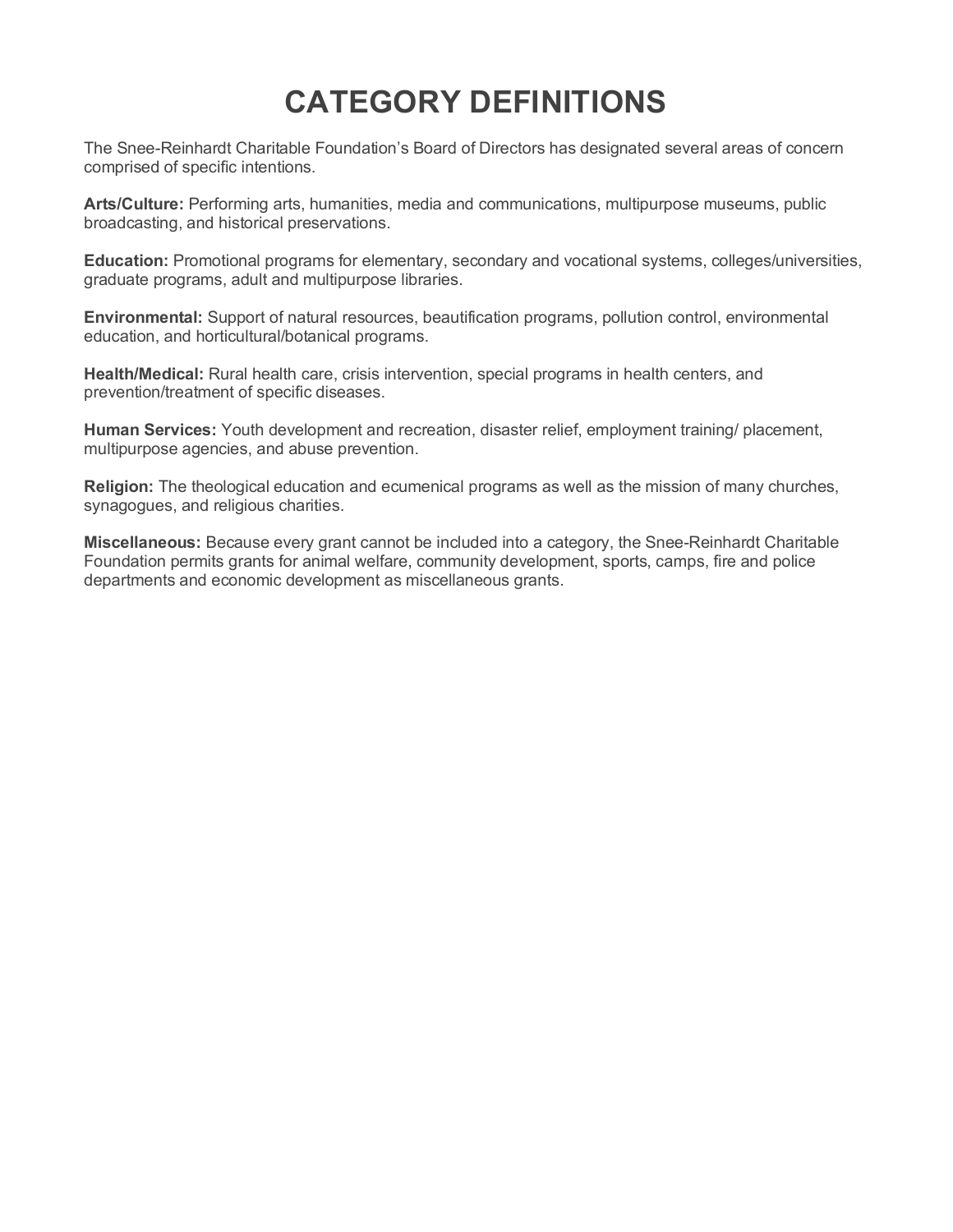## **LIMITATIONS AND RESTRICTIONS**

The Snee-Reinhardt Charitable Foundation's Board of Directors has placed limitations and restrictions on funding areas. Though there is an understanding that these areas might be vital to your organization, the Board deems these areas not in correlation with the overall dictum of our Founder.

(In certain instances, three exceptions can be made but require written approval from our office prior to grant application submission).

### **Excluded from support, in no particular order, are:**

- Organizations not classified as a "Public Charity" under the provisions of Section 501(c)(3), 509(a)(3) or similar tax-exemption provisions by the Internal Revenue Service
- Newly formed organizations classified as a "Public Charity" must be in existence for five (5) full years before seeking funds.
- Advertising / Marketing / Promotional Materials
	- This includes all forms of advertising, branding, concept design, creation of brochures and promotional materials, marketing and research (please see Salaries).
- Chairs and Professorships
- Conferences / Meetings / Performances
	- This includes accommodations for guests/speakers, badges, decorations, hosting of events including but not limited to fairs and training programs for schools or businesses, promotional materials specific to the event, rental of audio/video equipment, facility and/or tables/chairs, staffing and transportation.
- Endowment Fund
	- This includes fellowships, honorariums and scholarships.
- Grants to Individuals
- General capital improvements (\*must obtain written approval)
	- Though we do not entertain grants for general funding of a capital campaign, the Board will entertain requests for specific tangible needs or projects within the overall campaign. We require cost breakdowns, timelines and photo/drawings of the tangible items being sought for support.
- **General Fundraising Efforts** 
	- Though we understand the importance of fundraising, we do not provide support for fundraising. Examples are A-thons (dance, run or walk), "ad" books, benefit concerts, black-tie galas, charity art exhibits, charity auctions, charity competitions (eating, singing or dancing), donor dinners, golf outings, guest speakers, raffles, and sporting events.
- General operating expenses and fringe benefits
	- Examples include insurance fees, front office supply expenses, property management fees and taxes, rent, travel expenses for staff members, and utilities.
- Highly specialized health or medical programs that do not have specific impact on the community (\*must obtain written approval)
	- Though these types of programs might not have a direct impact on the community at this time, there are instances in which funding may apply. We ask that you speak with our office to determine if your organization meets the requirements.
- Labor (also see Salaries)
	- Though we understand that paying individuals to maintain equipment, do various types of construction or installation an item is essential, these costs, direct or indirect, are still considered a payment of a wage or a salary and therefore will not be considered.
- Matching Grants (\*must obtain written approval)
- Medications/Vaccines
	- At this time we are not accepting any requests to provide mediations or vaccinations to local communities. This area is, however, under review by the Board of Directors.